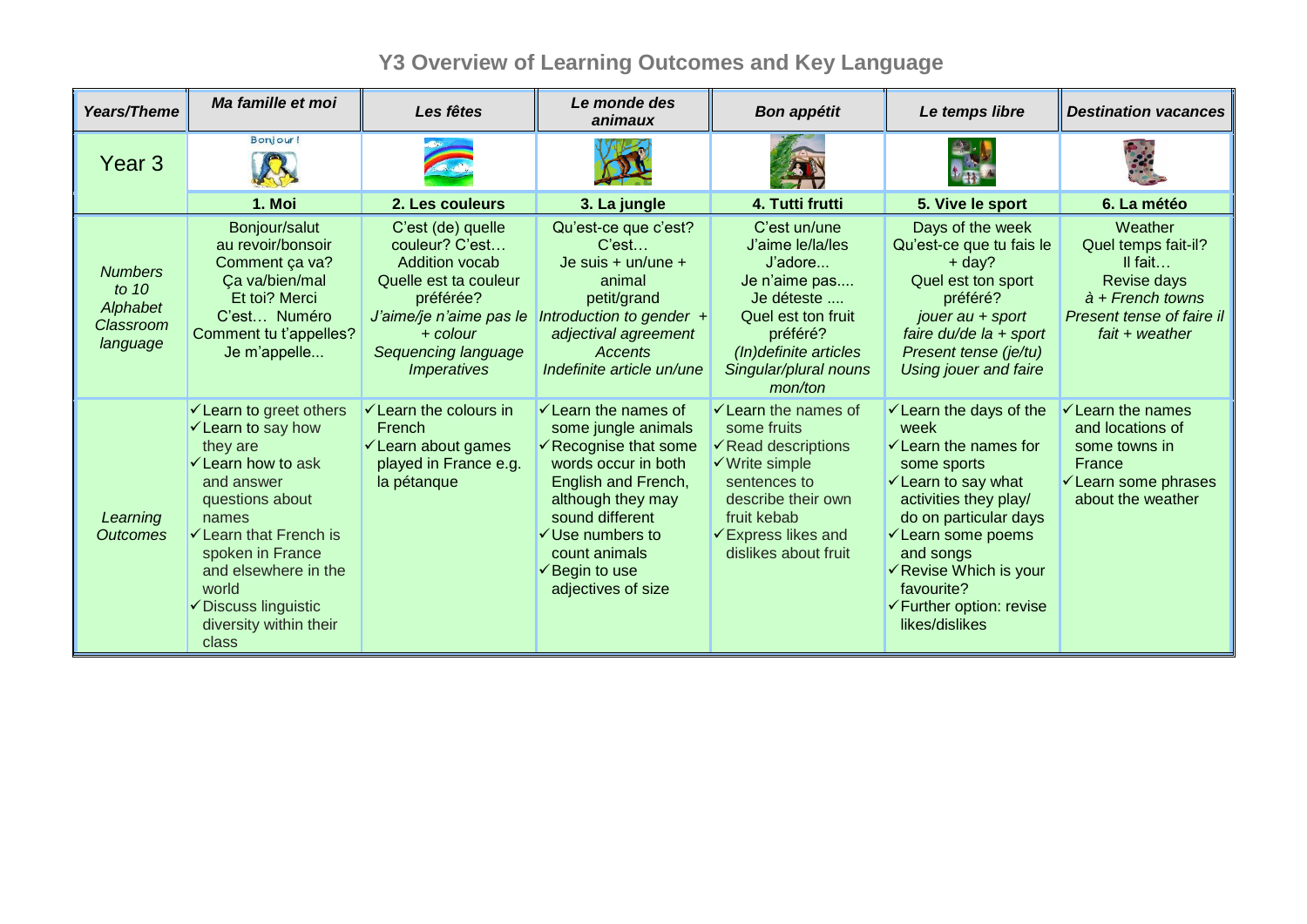## **Y4 Overview of Learning Outcomes and Key Language**

| <b>Years/Theme</b>                                                      | Ma famille et moi                                                                                                                                                                                                                                    | Les fêtes                                                                                                                                                                                                                                                                                                                   | Le monde des<br>animaux                                                                                                                                                                                                     | <b>Bon appétit</b>                                                                                                                                                                                                                                                                                                                          | Le temps libre                                                                                                                                                                             | <b>Destination vacances</b>                                                                                                                                                       |
|-------------------------------------------------------------------------|------------------------------------------------------------------------------------------------------------------------------------------------------------------------------------------------------------------------------------------------------|-----------------------------------------------------------------------------------------------------------------------------------------------------------------------------------------------------------------------------------------------------------------------------------------------------------------------------|-----------------------------------------------------------------------------------------------------------------------------------------------------------------------------------------------------------------------------|---------------------------------------------------------------------------------------------------------------------------------------------------------------------------------------------------------------------------------------------------------------------------------------------------------------------------------------------|--------------------------------------------------------------------------------------------------------------------------------------------------------------------------------------------|-----------------------------------------------------------------------------------------------------------------------------------------------------------------------------------|
| Year <sub>4</sub>                                                       | <b>X C ES</b><br>$\overline{Y}$ + $\overline{Y}$ $\overline{Y}$ + $\overline{Y}$                                                                                                                                                                     |                                                                                                                                                                                                                                                                                                                             |                                                                                                                                                                                                                             |                                                                                                                                                                                                                                                                                                                                             |                                                                                                                                                                                            |                                                                                                                                                                                   |
|                                                                         | 7. Les monstres                                                                                                                                                                                                                                      | 8. Le calendrier des<br>fêtes                                                                                                                                                                                                                                                                                               | 9. Les animaux                                                                                                                                                                                                              | 10. Au marché                                                                                                                                                                                                                                                                                                                               | 11. Je suis le musicien                                                                                                                                                                    | 12. À la mode                                                                                                                                                                     |
| <b>Numbers</b><br>$10 - 20$<br>Alphabet<br><b>Classroom</b><br>language | Touche le nez/pied;<br>la bouche/tête; l'oreille;<br>les:<br>épaules/genoux/yeux<br>$1 - 10$<br>Qu'est-ce que c'est?<br>C'est<br>J'ai + number + body<br>part<br><b>Plurals of nouns</b><br>Avoir:j'ai, il/elle a                                    | <b>Date</b><br><b>Months</b><br><b>Revise days</b><br>$1 - 31$<br><b>Seasons</b><br><b>Festivals</b><br><b>Noël</b><br>Use of ordinal/cardinal<br>numbers<br><b>Questions using quel(le)</b><br>$en + month$                                                                                                                | Qu'est ce que c'est?<br>C'est<br>As-tu un animal?<br>J'ai/je n'ai pas de<br>IIya<br>qui s'appelle<br>Agreement/position of<br>adjectives<br>Inversion of verb in<br>question<br>Affirmative/negative<br>sentences           | Vegetables<br>bon/mauvais pour la<br>santé<br>Qu'est-ce que tu as?<br>Je voudrais<br>s'il vous plaît<br>C'est combien?<br>euros<br>Quantities + de<br>$les/des + noun$                                                                                                                                                                      | <b>Musical instruments</b><br>J'aime/j'adore<br>Je n'aime pas<br>Je déteste<br>Je joue du/de la/des<br>+ instruments<br>Use of de<br><b>Questions using Qu'est-</b><br>ce que? and Qui?    | Loup y es-tu? story<br>Clothes + weather<br>+ seasons<br>$Je$ mets<br>Je porte<br>Quand il fait<br>Possessive adjectives:<br>mon/ma/mes<br><b>Complex sentences</b><br>with Quand |
|                                                                         | $\checkmark$ Learn the names for<br>the main parts of the<br>body<br>$\checkmark$ Revise numbers to<br>10<br>√Use newly learnt<br>vocabulary to<br>describe themselves<br>and others<br><del>✓</del> Learn a traditional<br>French song and<br>dance | √ Most pupils will learn<br>the months and<br>dates in French<br>$\checkmark$ They will study a<br>range of different<br>festivals celebrated<br>in French<br>$\checkmark$ As this unit is<br>planned for autumn<br>term 2, part of the<br>unit will be spent<br>learning about<br><b>Christmas traditions</b><br>in France | $\checkmark$ Learn the names for<br>some pet animals<br><del>✓</del> Learn to talk about<br>their pets<br>$\checkmark$ Learn to write<br>simple/complex<br>sentences about<br>their pets<br><del>✓</del> Learn animal songs | <del></del> ∕ Compare shopping in<br><b>French markets with</b><br>their own<br>experiences<br>$\checkmark$ Learn names for<br>vegetables in French<br><del></del> ∕ Learn how to buy<br>some vegetables<br><b>Extra lesson ideas</b><br>and resources to<br>explore healthy/<br>unhealthy foods<br>based on The very<br>hungry caterpillar | <del></del> ∕ Learn to say which<br>instrument they play<br>$\checkmark$ Learn to focus on the<br>rhythm in sentences<br>$\checkmark$ Use the language<br>and structures to<br>write a rap | <del>V</del> Learn vocabulary for<br>a range of clothes<br><del></del> ∕ Learn to say what<br>they and others<br>wear in different<br>weathers/seasons                            |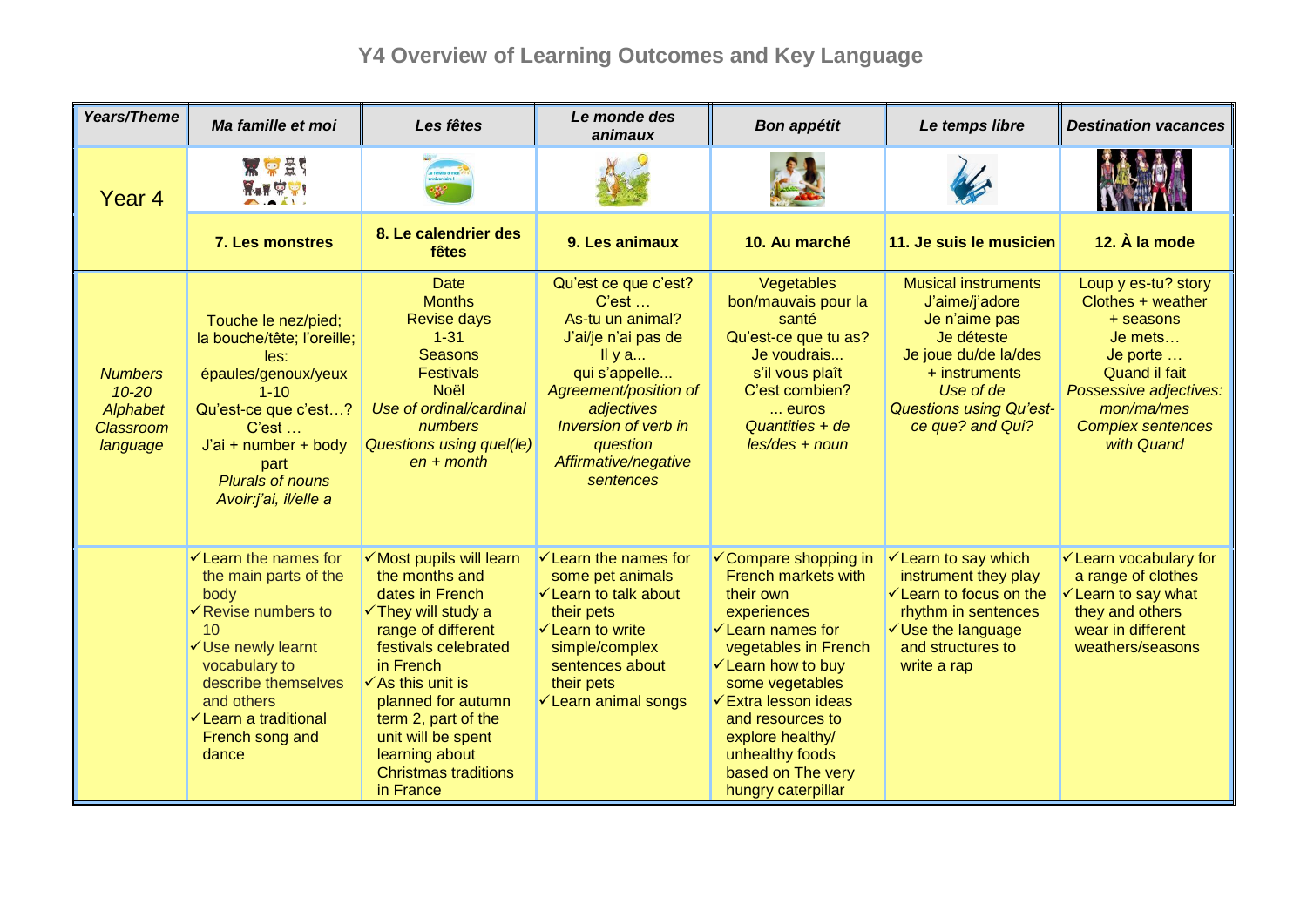## **Y5 Overview of Learning Outcomes and Key Language**

| Year 5                                                    |                                                                                                                                                                                      |                                                                                                                                                                                | Dear Zoo<br>ø                                                                                                                                                                                                 |                                                                                                                                                                                                                                                                                                                              |                                                                                                                                                                         |                                                                                                                                                                                                                                                 |
|-----------------------------------------------------------|--------------------------------------------------------------------------------------------------------------------------------------------------------------------------------------|--------------------------------------------------------------------------------------------------------------------------------------------------------------------------------|---------------------------------------------------------------------------------------------------------------------------------------------------------------------------------------------------------------|------------------------------------------------------------------------------------------------------------------------------------------------------------------------------------------------------------------------------------------------------------------------------------------------------------------------------|-------------------------------------------------------------------------------------------------------------------------------------------------------------------------|-------------------------------------------------------------------------------------------------------------------------------------------------------------------------------------------------------------------------------------------------|
|                                                           | 13.Ma famille                                                                                                                                                                        | 14. On fait la fête                                                                                                                                                            | 15. Cher zoo                                                                                                                                                                                                  | 16.Le petit déjeuner                                                                                                                                                                                                                                                                                                         | 17. Vive le temps libre                                                                                                                                                 | 18. À la plage                                                                                                                                                                                                                                  |
| <b>Numbers</b><br>20-69 Alphabet<br>Classroom<br>language | <b>Revise Comment</b><br>t'appelles-tu?<br>Tu as des frères et des<br>soeurs?<br>J'ai/je n'ai pas de<br>Il/elle s'appelle<br>Voici<br>qui s'appelle<br>Present tense of<br>s'appeler | <b>Birthdays</b><br>Quelle est la date de ton<br>anniversaire?<br>C'est le<br>Quel âge as-tu?<br>J'ai …ans<br>être present tense<br>(ie/il)<br>Prepositions : en/au<br>de (of) | Il a une queue/une<br>tête/des pattes<br>Il était + adjectives<br>Il y $a$<br>Intensifiers très, trop<br>Connectives mais<br>$\dot{a}$ + time<br>Introduction to perfect<br>tense:<br>j'ai vu/je suis allé(e) | <b>Breakfast items</b><br>Je mange/je bois<br>Tu aimes + le/la/les/l'<br>$+$ food?<br>C'est bon/délicieux<br>Ce n'est pas bon<br>Numbers 10 - 60<br>Ce matin<br>Perfect tense:<br>j'ai mangé /j'ai bu<br>Use of some: du/de la<br>de l'/des                                                                                  | Revise sport and<br>introduce other hobbies<br>such as watching TV,<br>etc.<br>Qu'est ce que tu vas<br>faire?<br>Introduction to future<br>tense : je vais + infinitive | Beach vocab<br>Ice creams<br>Revise colours<br>Je voudrais + ice cream<br>flavours<br>Il y $a$<br>être present tense<br>(est/sont)<br><b>Agreement and position</b><br>of adjectives<br>Use of à la/au<br>+ flavours                            |
|                                                           | <del></del> ∕ Learn to talk about<br>their family<br>√ Give an oral<br>presentation                                                                                                  | $\checkmark$ Learn how to ask<br>and say when their<br>birthday is in French<br>$\checkmark$ Find out about<br>birthday celebrations<br>in French                              | <del></del> <del>∠</del> Learn names for zoo<br>animals<br>$\checkmark$ Learn and use some<br>adjectives to<br>describe zoo animals<br>$\checkmark$ Use past tenses to<br>recount a zoo visit                 | $\checkmark$ Develop their<br>awareness of typical<br>breakfast food and<br>drink in France<br>$\checkmark$ Learn to order a<br>range of food and<br>drink<br>$\checkmark$ Learn to express and<br>understand likes and<br>dislikes with regard<br>to food/drink<br>$\checkmark$ Learn to express and<br>understand opinions | $\checkmark$ Learn to talk about<br>more hobbies<br>$\checkmark$ Learn to use the<br>future tense<br>$\checkmark$ Design a poster<br>about themselves                   | $\checkmark$ Learn some nouns<br>and verbs to<br>describe a beach<br>scene<br>$\checkmark$ Learn to read,<br>understand and<br>write instructions to<br>create a beach<br>scene<br>$\checkmark$ Learn how to order<br>and pay for ice<br>creams |